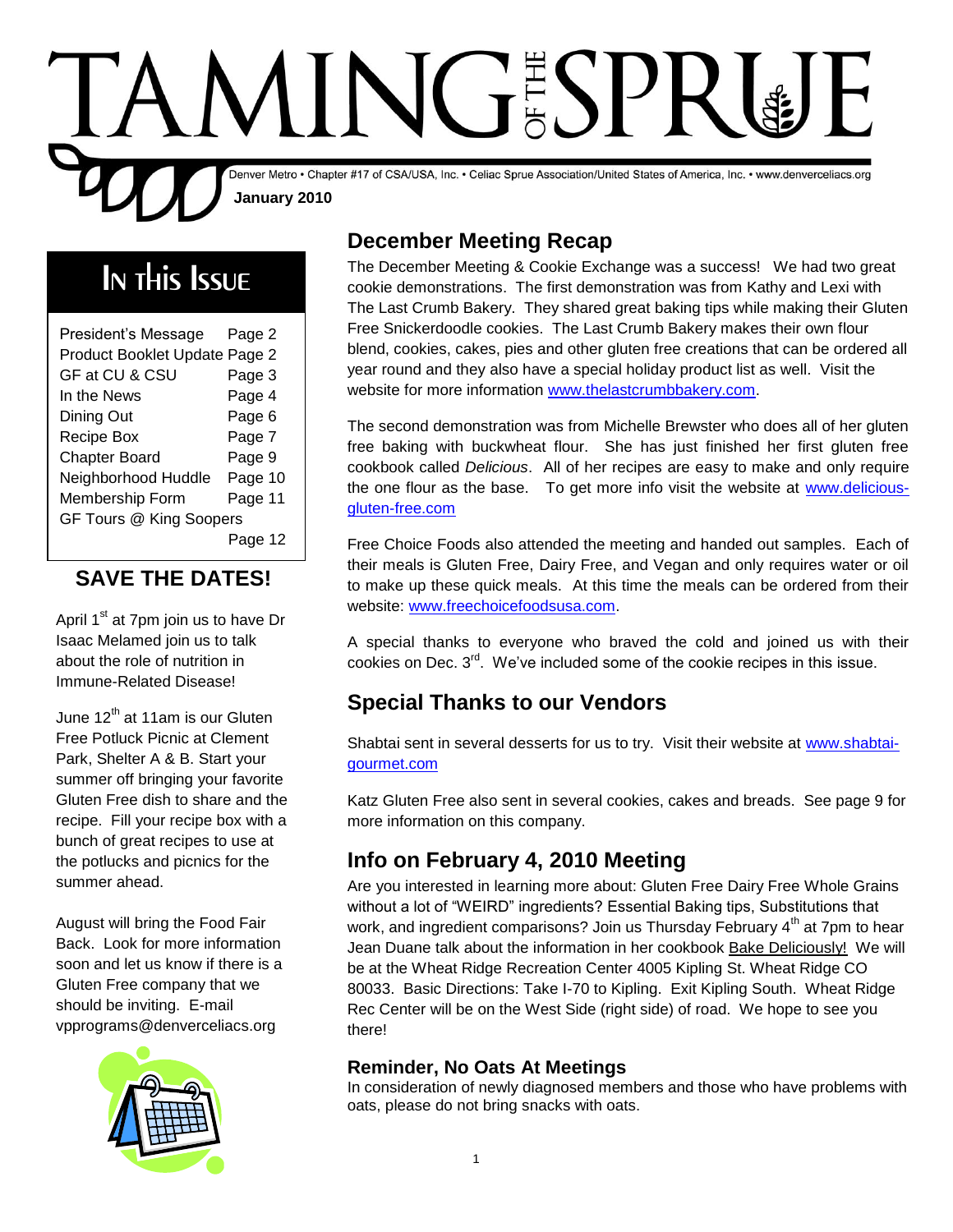## PRESidENT'S MESSAGE

This last year has seen a number of milestones for our celiac community and one can only imagine what we'll see in the next few years. It makes me grateful to companies like Betty Crocker (GF mixes) and Butterball (new gravy packet with rice flour) for seeing the value in making some main stream products gluten free. Let's hope this great trend continues.

The other huge event for Celiacs everywhere, even if you weren't directly involved, was the grand opening of the first gluten free food pantry in this country. Hats off to Dee Valdez for working towards this end and I hope it, too, is just the beginning of more gluten free pantries here in Colorado and throughout the USA. I can remember the first time I went to shop for gluten free food and left in tears when I saw the price of my first item, a loaf of bread. How could I afford to do this? Five and a half years later I've learned lots of tricks to making the gluten free food dollar stretch. But, there are some families that will never be able to stretch their dollars far enough to feed everyone in their family if any one of them has to eat gluten free.

So, this need has been recognized and it may be baby steps now with one pantry available, but who knows what it will lead to. Perhaps someone reading this will be inspired to help open the next…and then the next. While gf food donations will always be needed and anything, anytime, you can send or take will be greatly appreciated, they could also use time….time…30 minutes or an hour now and then, to help sort the gluten free items from the everyday items that are sent to them, in order to make it available to the gluten free pantry. If you're good at reading labels and can loan some time...it would be a big deal to the House of Neighborly Service in Loveland...and who knows what it will lead to!

A Happy Gluten Free New Year's Wish to you all!

*Karen Cranford*

## Update to 2009 Gluten Free Product List – Wyeth Consumer Healthcare

Here is an updated statement about the gluten status of Wyeth Consumer Healthcare products, to replace information in the 2009 Gluten Free Products List.

#### **Gluten may be present in the following US products:**

#### **Centrum Chewables, Silver Chewables, Kids Complete (due to the presence of wheat derived mannitol)**

#### **Other US Products**

Wyeth does not add gluten during the manufacturing of these products, however we are not able to confirm its presence or absence since the end product is not tested for gluten:

- Advil: Liquigels, Migraine Liquigels, Advil PM Liquigels, Cold and Sinus Liquigels, Gel Caps, Tablets, Caplets, PM Caplet, Allergy Sinus Caplet, Cold and Sinus Caplet, Multisymptom Caplet, Junior Strength, Childrens Advil Cold, Childrens Advil Suspension, Infant's Advil Concentrated Drops
- Centrum Millennium, Silver Millennium, Silver Ultra Womens, Silver Ultra Mens, Ultra Womens, Ultra Mens, Cardio, Performance Millennium
- Caltrate 600 + D + Minerals, 600 + D, 600 Tablets, Colon Health, 600 + D+ Minerals Chewables
- Alavert Products
- Anbesol Products
- Preparation H Cooling Gel, Preparation H HC Cream, Ointemnt, Suppositories, Wipes
- Dristan Cold Multisymptom, 12-Hour Nasal Spray
- Robitussin Products
- Dimetapp Products
- Chap Stick Products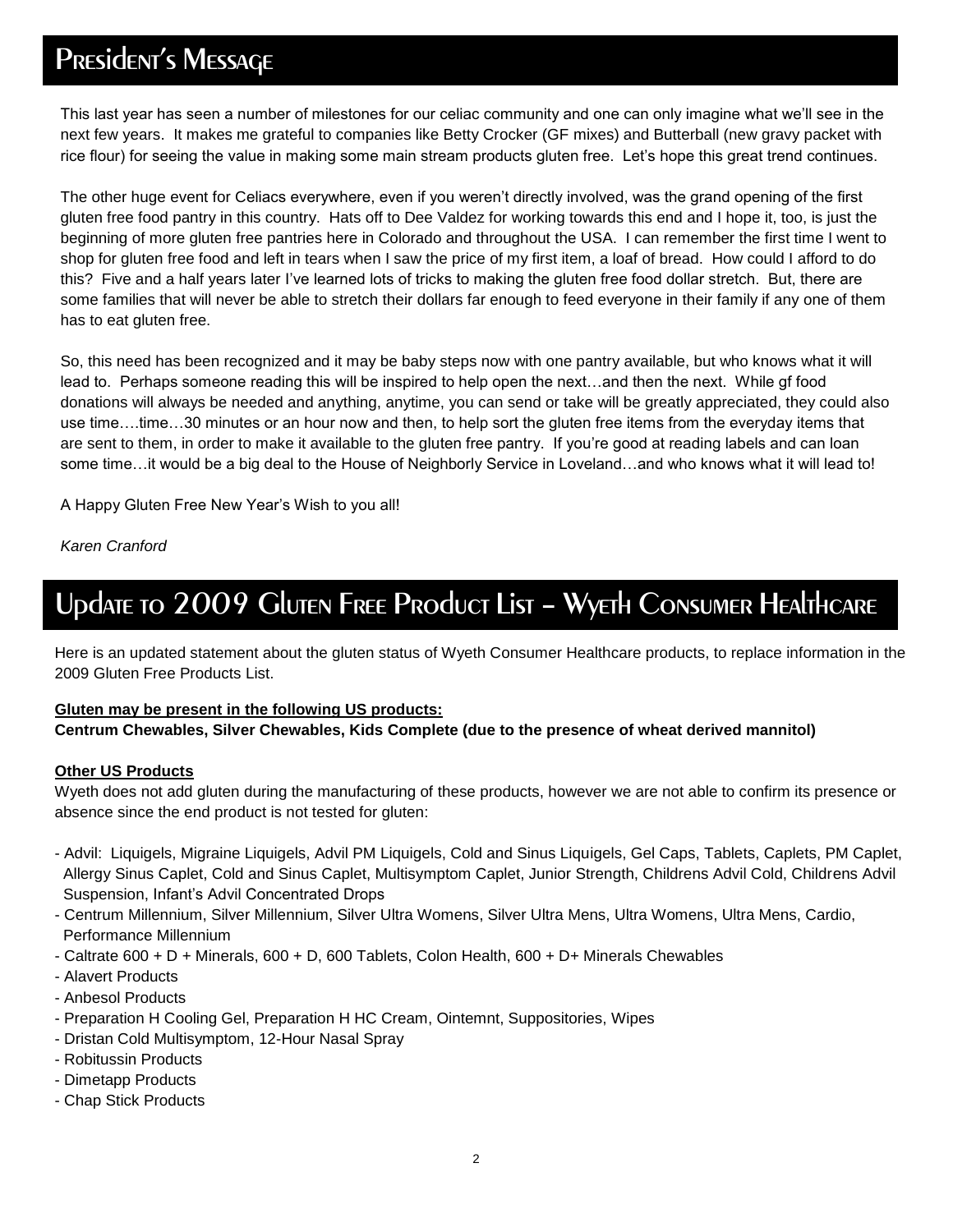## Gluten Free at CU and CSU

There are two challenges that I believe today's college student faces when living on their own and selecting food choices: (1) having the appropriate food choices available and (2) making the appropriate food choices. Dining Services at the University of Colorado helps college students with both challenges – having the appropriate food choices available, and providing nutritional guidance in choosing foods from the daily offerings.

We are in the second year of our A $^9$  Allergen Labeling Project, which works to identify and minimize potential allergen risks in dining centers across campus. In addition to labeling the top eight foods in the US causing an allergic or intolerance reaction, our program also identifies foods containing gluten. By labeling potential allergens in the foods offered, enforcing safer cooking and preparation processes in the kitchen, and increasing student awareness, the CU A<sup>9</sup>Allergen Project strives to make the dining centers as safe as possible for all of our customers living with food allergies and intolerances.

In addition, Dining Services is continually expanding gluten free options. This past fall we held a taste test with our incoming freshmen residents who follow a gluten free diet. Because of favorable feedback from these students, we have added gluten free sandwich rolls in all dining centers, and gluten free personal size pizzas at both the Alley@Farrand and Sewall Dining Centers. There are some gluten free bases we are currently taste testing that look promising (the beef and chicken bases commonly used in restaurants to add flavor often contain wheat). With these new gluten free bases, we hope to proclaim several of our meat items gluten free soon.

Dining Services conducts regular training for dining staff on food allergens, including identification of allergens, dangers of cross-contamination and the importance of recipe consistency. Dining Services also works with individuals to best meet their nutritional needs while avoiding potential food allergens and intolerances. Although none of our facilities are allergen free zones, CU Dining Services strives to provide nutritious and safe food choices for all of its customers. If your son or daughter is attending CU Boulder in fall 2010, please do not hesitate to contact me.

Lauren Heising, RD Coordinator of Sustainable Dining, Housing & Dining Services University of Colorado at Boulder [Lauren.heising@colorado.edu](mailto:Lauren.heising@colorado.edu)

At Colorado State University we currently provide students with any type of gluten intolerance several options. First year students have a live in requirement which includes a meal plan. Our meal plan choices are designed to meet individual needs with 6 options, each containing a different number of meals and/or options to meet a wide range of dining choices. Students are able to supplement the dining center meals by doing their own cooking in any of the student kitchens that are provided in each Residence Hall, if they so choose.

Initially I have one-on-one meetings with those students, in order to better inform them of their choices in all our Dining Centers, provide suggestions about meal-planning, trouble shoot through any problems and allow them to make suggestions. I also provide accurate information about the ingredients in our foods as well as suggestions of how to complete nutritious meals. Ingredients may change due to product availability and students are alerted to these changes. I act as a source of information and as a support person as they are transitioning from eating GF at home, where they are in control of their diet, to a dormitory situation, where they are depending on others to provide them safe GF foods.

In our Dining Centers we offer the following: At Braiden & Durrell there is a GF self-service refrigerator and GF products such as bread, salad dressings, waffles and cereal, provided for the students. Designated serving lines in Corbett & Ram's Horn serve only foods that are GF for lunch and dinner. Choices include main dishes, vegetables and GF condiments. Both Corbett and Braiden also provide a GF toaster for self-service as well. If you need further information about eating GF at CSU, please contact me directly.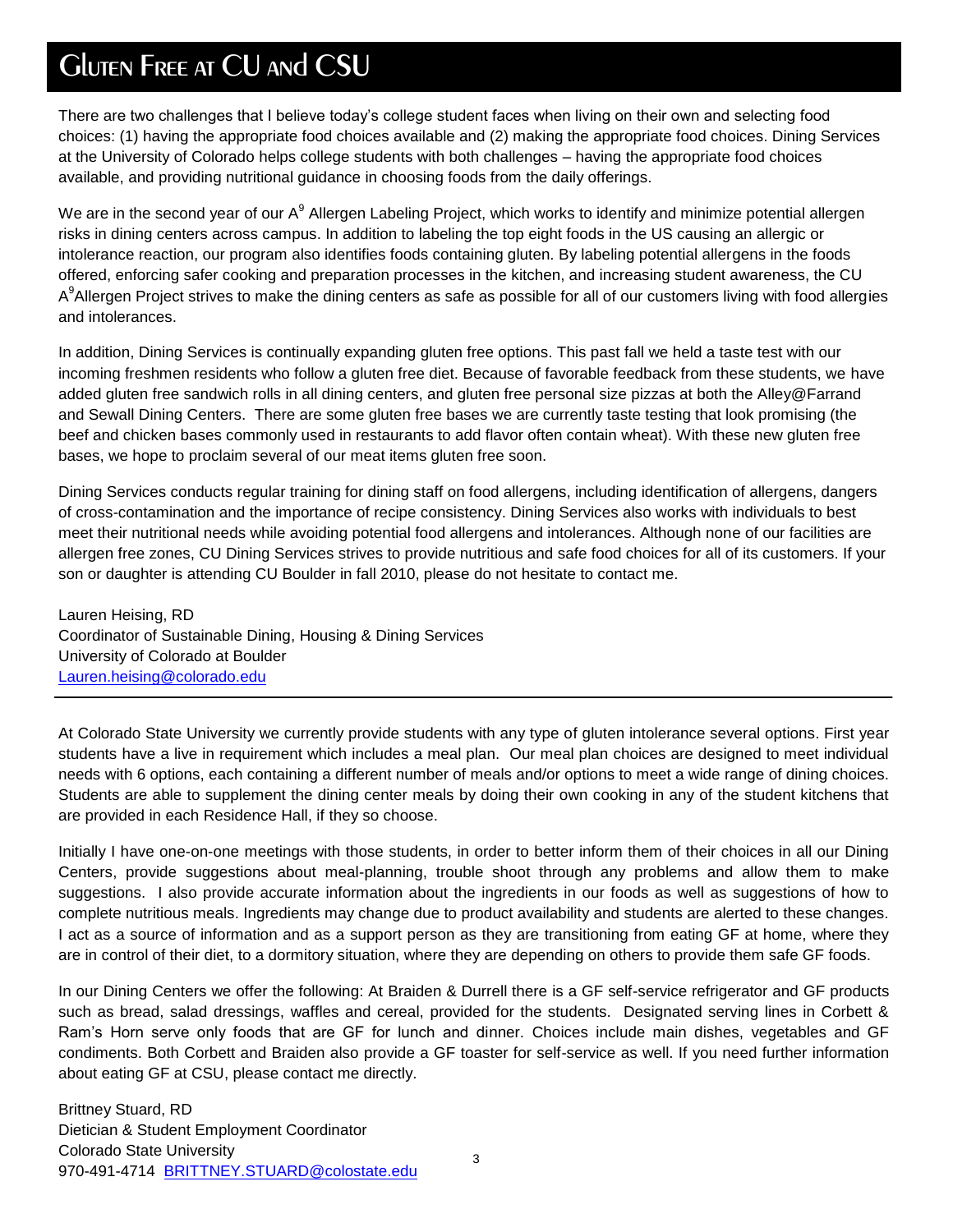## In the News

#### **First Gluten Free Food Bank in the Nation Opens in Colorado**

The first-ever gluten free food bank in the United States opened right here in Colorado on December 15<sup>th</sup>. Loveland's House of Neighborly Service is the test site for the new program put together by Dee Valdez , also of Loveland, aka Gluten Free Dee. Valdez, who was diagnosed with Celiac Disease 17 years ago, believes there's a need to 'develop a systematic approach to establishing Gluten Free Food Banks across the nation.'

About 15 years ago, Valdez remembers talking to a mother with a sick 7 year old who had Celiac Disease. The exasperated mom said she had to choose between feeding her whole family or just feeding her sick daughter the very expensive gluten free food she could find. The distraught mother said, referring to her Celiac daughter, "She's just going to have to live with diarrhea."



Karen Cranford, Denver CSA's President, talks at the event.

Valdez gathered as much gluten free food as she could and left it on her doorstep. However, that experience has been the driving force to implementing the first food bank in the country in order to help offset the extra expense of gluten free food for families that need it, but can't afford it.

Valdez also runs a blog support group and can be contacted at www.GlutenFreeDee.com.

Denver's Raquelita's Tortillas has set up a corporate giving program where 1% of the sales of their new Gluten Free Flatbread, Sandwich Petals, will be donated each month to a gluten free food bank. Sandwich Petals creator, Rich Schneider, has challenged other corporations to do the same. Sandwich Petals are not available for sale to the public yet; however, they can be purchased online at [www.SandwichPetals.com.](http://www.sandwichpetals.com/) They come in three flavors: Spinach/Garlic Pesto, Chimayo Red Chile and Agave Grain.

Recipients for the gluten free food bank still have to meet food bank income guidelines and live in the Loveland area. A family of four, for example, has to earn less than about \$32,000 a year, and there won't be an income exception for people with celiac disease.

In addition to the flatbread, other gluten free food donations are now being accepted at House of Neighborly Service, 565 N. Cleveland, Loveland, CO 80537. It is asked that the food be identified as gluten free when dropped off or shipped. If you'd like to volunteer for the first-ever gluten free food bank, they could really use sorters to help pull out the gluten free items from their usual food donations. Contact Erin Becerra, Food Program Manager at 970-667-4939 or email her at [ebecerra@honservice.org.](mailto:ebecerra@honservice.org) Find out more about House of Neighborly Service and the area they serve at [www.honservice.org.](http://www.honservice.org/)



Erin Becerra (center with scissors), Food Program Manager for Loveland's House of Neighborly Service, and Dee Valdez (far right) officiate at the ribbon cutting ceremony.





Left: Bill Eyl of Berthoud, CSA's national President, speaks at the grand opening ceremony.

Above: DeAnna Olson (left) and her sister, Laura Nederbragt (right) along with Laura's sons Joshua (holding the Betty Crocker mix) and Jacob, show some of the gluten free items donated to the new gluten free food bank. An Associated Press reporter in front of them takes their picture.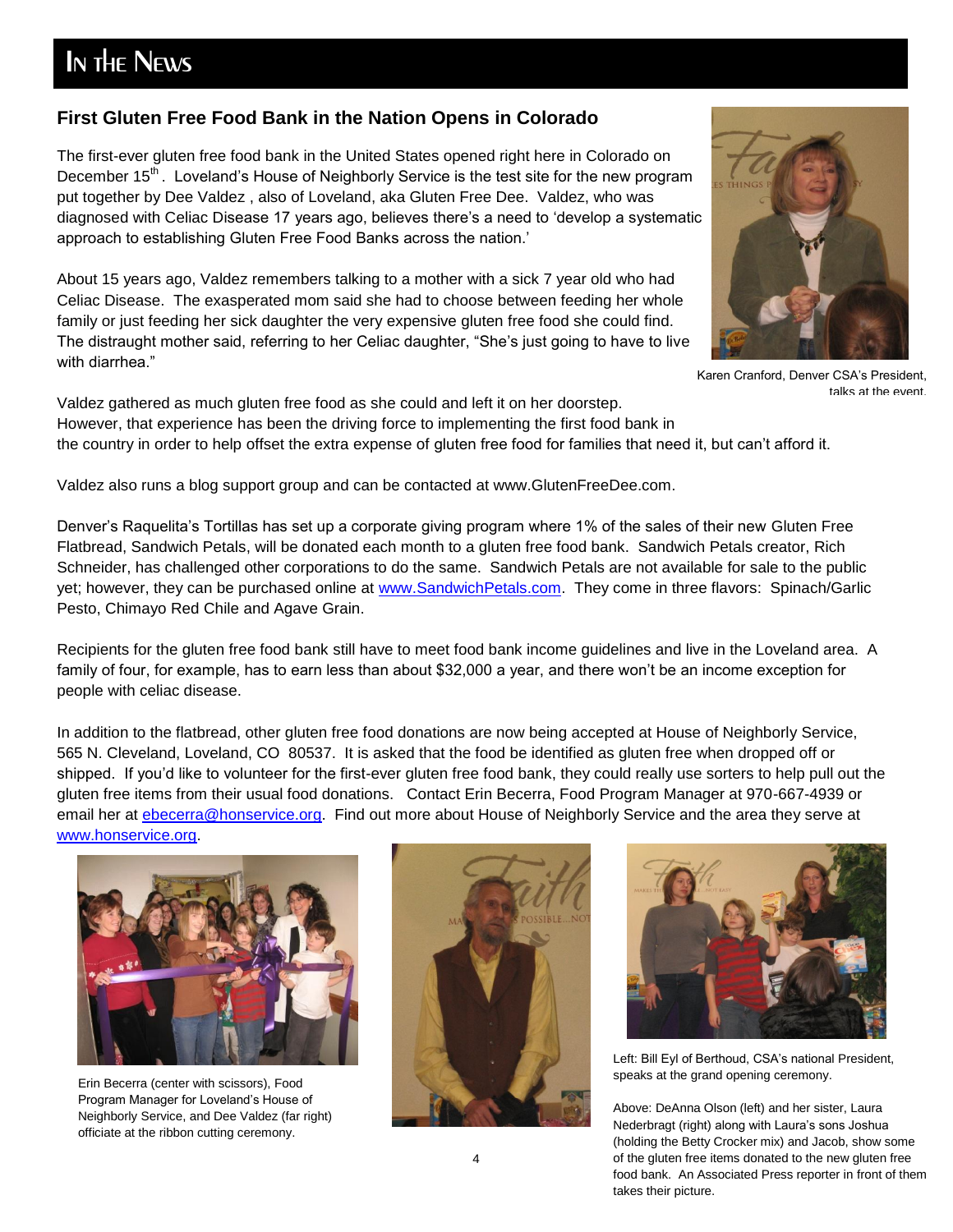#### **General Mills Website**

CSA Benefactor Member General Mills has created a new website to provide consumers with information on the company's gluten-free products and recipes. The site is [www.liveglutenfreely.com](http://www.liveglutenfreely.com/) and lists those General Mills products which are labeled gluten-free as well as kitchen-tested recipes for preparing an array of gluten-free foods.

The list includes Betty Crocker Dessert Mixes, Betty Crocker Fruit Flavored Snacks, Chex Cereal, Larabar, Progresso Soups, and Yoplait Yogurts. The site was created in response to the frequent inquiries to the customer service department of "Which General Mills products are gluten free?" Consumers will now have 24/7 access to this information. People may also subscribe to an electronic newsletter to receive product information and recipes directly to their inboxes.

Consumers are reminded, however, to always read ingredient labels.

#### **Wheat Allergy Alert - December 7, 2009**

College Inn is recalling "College Inn<sup>®</sup> No MSG Chicken Broth" due to undeclared wheat. The product was distributed nationwide. The 14 1/2-oz. cans are mislabeled "No MSG" and bear any "best by date" with UPC 2400032230. Consumers may return the product to the place of purchase for a full refund. Consumers with questions may call (800) 552-7684 or visit [www.CollegeInn.com.](http://www.collegeinn.com/)

#### **Kinnikinnick TV**

Each week, Hosts Chef Lori Grein and Kim Reiniger will cover some of the issues that often come up in Gluten Free baking and cooking but most importantly, they'll show you just how easy it is to make "Great Food, Gluten Free" The show will be released about once a week, with episodes running from 15-25 minutes. The site will let you watch the videos, view the recipes for each video and any links mentioned in the show. It's free to watch and available on the web at<http://www.kinnikinnick.tv/kinntv.html>

#### **Dr. Fasano Named "Researcher of the Year for 2009"**

The University of Maryland, Baltimore (UMB) honored Dr. Alessio Fasano as part of its 4th annual Founders Week celebration, October 19-22, 2009.

"Although the current climate in higher education presents us with some challenges, we have more reason than ever to celebrate the achievements made at UMB in 2009," says President David J. Ramsay, DM, DPhil.

The Researcher of the Year is Alessio Fasano, MD, professor in the School of Medicine, who directs both the School's Center for Celiac Research and its Mucosal Biology Research Center. Work at the two centers has led to more than 200 pending and issued patents worldwide and the establishment of Alba Therapeutics, a biopharmaceutical company spinoff of the University of Maryland.

Fasano's inquiries have led to greater understanding of celiac disease, a condition once mistakenly considered to be rare but that is now believed to affect 1 out of 133 Americans.

In 2000, he and his colleagues discovered a protein, zonulin, that regulates the permeability of the intestine. The group's most recent findings on the protein recently appeared in an article in the September issue of the Proceedings of the National Academy of Sciences. Please see the university website [<http://www.celiaccenter.org/>](http://www.celiaccenter.org/) for the full article.

## West Neighborhood Huddle Report

Neighborhood resource contact Bev Haney reports that the West neighborhood huddle met on November 7th at Beau Jo's Pizza in Evergreen. Two newly diagnosed Celiacs were particularly excited to get information and support from those of us who have been living the celiac life for a while.

ideas for a place to meet at that time. For a list of neighborhood huddles, see page 10. They plan to meet again in April or May 2010. Please contact Bev at [mrsbevins@aol.com](mailto:mrsbevins@aol.com) or (303) 670-0063 if you have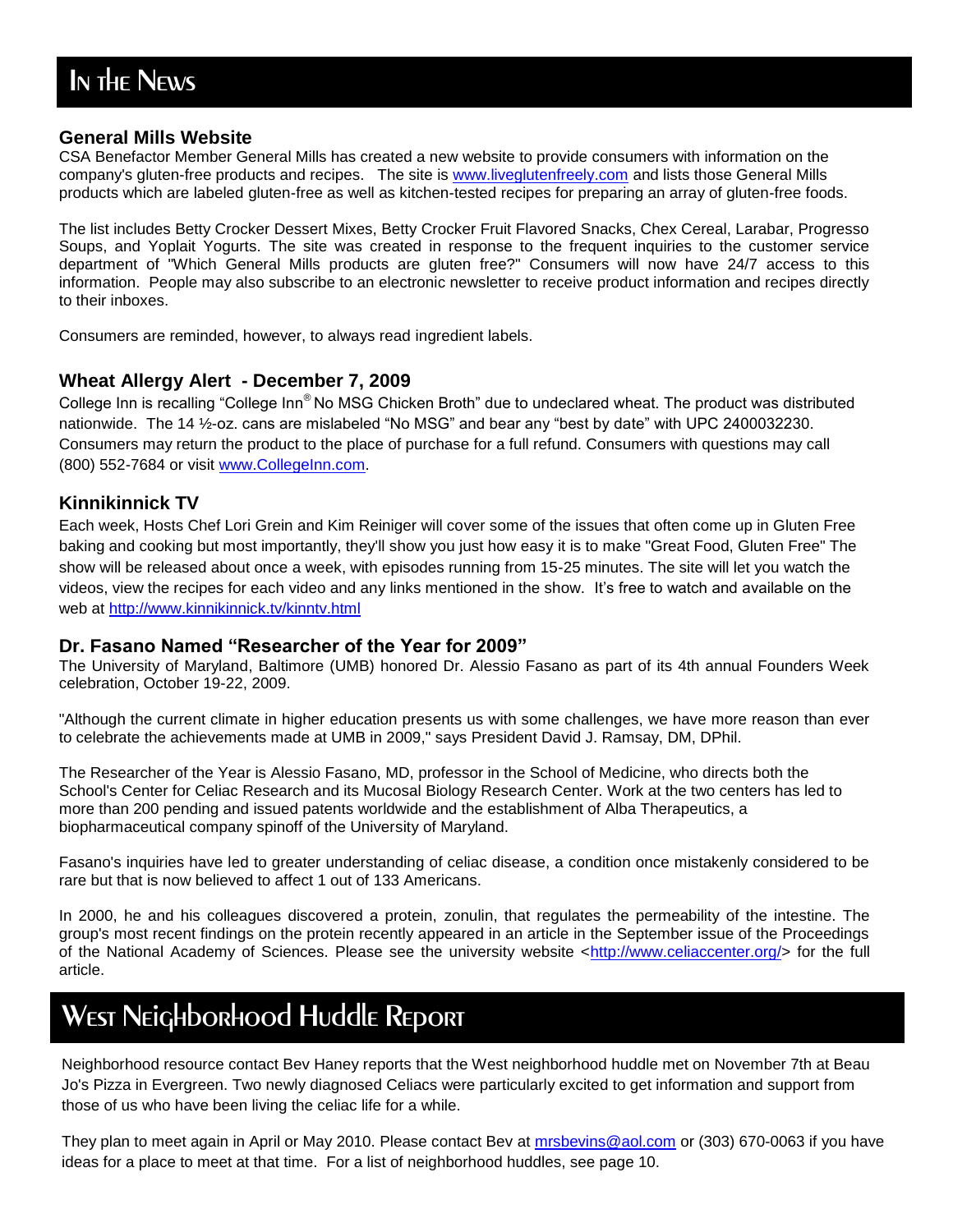### Dining Out



Sweet Escapes [\(www.sweetescpastries.com](http://www.sweetescpastries.com/) ), which has a retail location at 1111 Kimbark Street, Longmont now has their products at a number of local restaurants. Melissa Degen provides extensive training to each restaurant prior to letting them serve her products. Locations include:

Abrusci's - 3244 Youngfield Street, Wheat Ridge Bagalis, New Orleans Inspired Italian - 570 Zang Street, Broomfield Blue Sky Café - 14403 West Colfax, Lakewood Carelli's Restaurant of Boulder - 645 30<sup>th</sup> Street, Boulder Gindi Café - 3601 Arapahoe Street #181, Boulder Le Peep - 1699 South Colorado Blvd., Denver Mancinos - 2610 South Lemay Avenue #30, Fort Collins Restaurant 4580 - 4580 North Broadway, Boulder Sun Rose Café - 379 Main Street, Longmont



Lefty's Pizza [\(www.leftysgourmetpizza.com\)](http://www.leftysgourmetpizza.com/), is now serving gluten-free pizza.. Try Lefty's Greek Goddess pizza; made with garlic and olive oil sauce, spinach, artichoke, red pepper, feta cheese or Christopher's Dream; made with pesto, fresh tomato, sun dried tomato, prosciutto, chevre, and shrimp. Pick up, dine in or delivery to Niwot, Gunbarrel, and South Longmont. (303) 652-3100.

The Sink [\(www.thesink.com\)](http://www.thesink.com/) located 1165 13th Street in Boulder, CO will be topping The Gluten Free Bistro's crust with pizza favorites like the Slauterhouse V, the Buddah Basil, and the Perfect Pesto. Chef Scott will also be using the Bistro's crust for making their unique and delicious sandwiches.



Shanahan's — co-owned by former Broncos coach Mike Shanahan — offers steaks on and off the bone, seafood entrees, vegan and gluten-free dishes, along with a kids' menu. Located in DTC at Belleview and Syracuse



Mike Garcia, the manager for Outback Restaurant near Southlands in Aurora, CO now serves Redbridge beer, which is gluten free!



Udi's Pizza Café Bar is now open in Old Town Arvada. A gluten free menu is available featuring [everything from appetizers to sandwiches or pizza to nightly specials an](http://www.denverpost.com/pennyparker/ci_14031711#ixzz0b2ohMwfL)d dessert. They are located at 7600 W. Grandview in Arvada. You can also purchase Udi's products there like their pizza crust, breads and their NEW gluten free granola. The photo to the left is the grand opening!

Einstein Brothers Bagels is doing a gluten free test market here in Denver! Three stores, (Yale and Colorado; Colorado and University in Highlands Ranch (NE corner of that intersection and yes, Colorado Blvd. and University eventually intersect in Highlands Ranch); and 120<sup>th</sup> in Broomfield, are now carrying a sleeve of 6 bagels that are made by Udi's. This makes the bagels GF and no worries about cross contamination while baking. The staff isn't trained to toast them yet, but they sell the bagels by the sleeve or sell you a single and you can buy their cream cheese to put on it, if you don't mind it not toasted. They're pretty soft anyway, so it's still a treat! Help support the cause, and make sure you go get a yummy bagel!

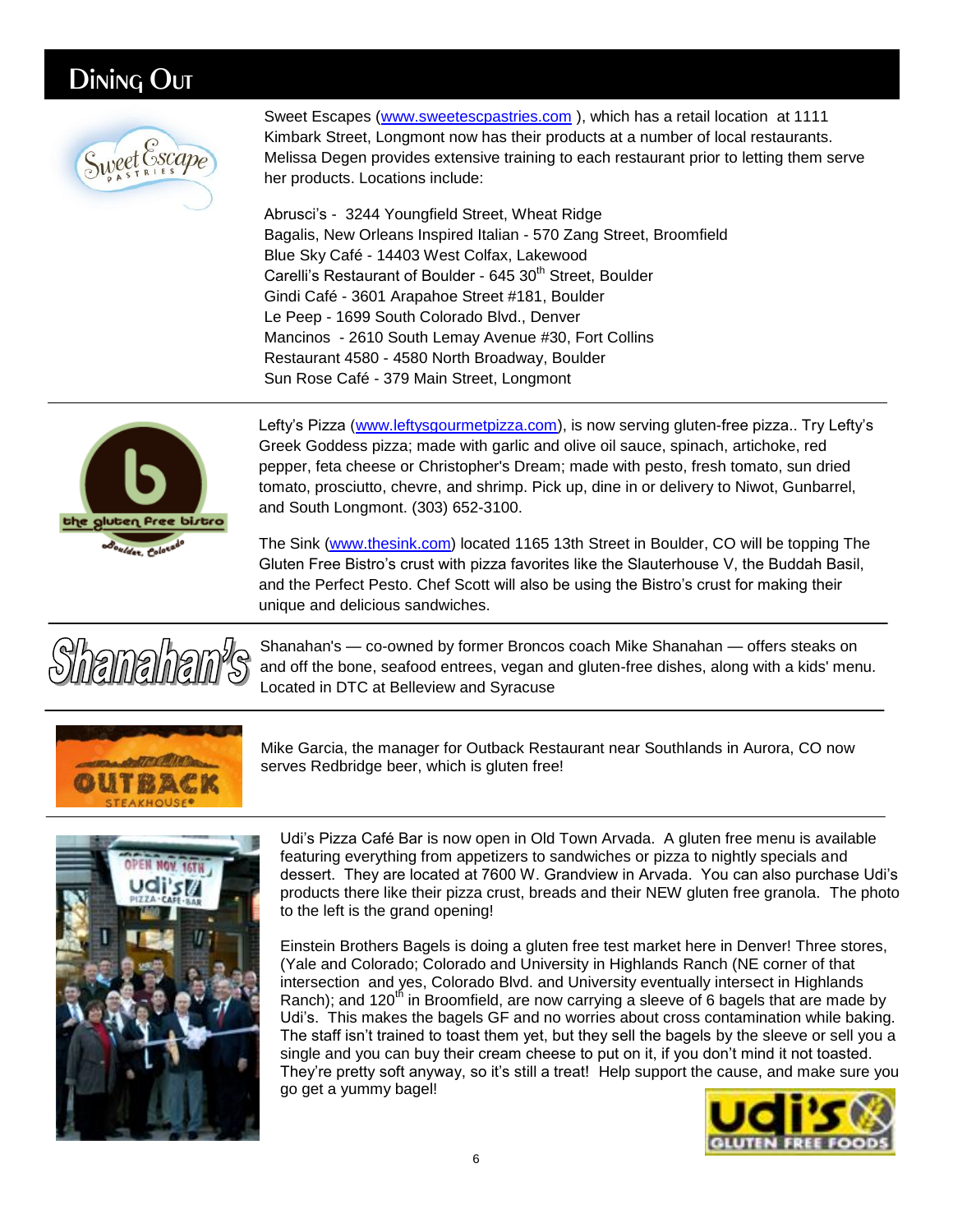## Recipe Box – Recipes from our December Cookie Exchange

#### **Coconut Drops from Abbie Keyes**

2 1/4 c. shredded raw coconut *(look for the large pieces and ingredients should be just coconut or coconut and a preservative for whiteness...no extra sugar)* 1/2 c. raw sugar

Large pinch of salt

1 egg

Preheat oven to 350 degrees

Mix sugar and egg until it is harmonious. Coat the coconut with the egg mixture as evenly as possible.

Drop onto parchment lined cookie sheets by the spoon full.

I use a regular spoon. Bake in oven for approx 15 minutes.

#### **Mexican Wedding Cookies**

| 3 C. GF flour<br>$\frac{3}{4}$ C. powdered sugar                  | Preheat oven to 350 degrees. Mix flour, sugar, salt and nuts.<br>Stir in vanilla and work in soft butter until mixture forms a ball. Shape into 36 |
|-------------------------------------------------------------------|----------------------------------------------------------------------------------------------------------------------------------------------------|
| 3 sticks butter                                                   | balls. Bake on cookie sheet for 30 minutes.                                                                                                        |
| 1 $\frac{1}{2}$ C. chopped pecans<br>1 $\frac{1}{2}$ tsp. vanilla | Cool slightly and dust with sifted powdered sugar.                                                                                                 |

### **GF, Dairy, Soy, Egg Free Peanut Butter Cookies from Mary Anderies**

½ C. shortening (Spectrum used) ½ C. peanut butter (Peter Pan is soy free) ½ C. granulated sugar  $\frac{1}{2}$  C. brown sugar (packed) 1 egg **or** replace egg with 2 Tbsp. water plus ½ tsp. Egg Replacer plus 1/8 tsp. gelatin (mix separately)  $\frac{1}{2}$  tsp. xanthan gum 1  $\frac{1}{4}$  C. + 2 Tbsp. GF flour mix ¾ tsp. soda ½ tsp. baking powder ¼ tsp. salt

Mix thoroughly shortening, peanut butter, granulated sugar, brown sugar and egg (or egg substitute). Blend in all other ingredients. Cover and chill.

Heat oven to 375 degrees. Shape dough into 1 inch balls. A small scoop works well here. Place on lightly greased baking sheet. Flatten balls in a crisscross pattern.

Bake 10-12 minutes until edges brown.

#### **Holiday Pretzel Bites from Karen Cranford**

| 1 bag Hershey's Kisses              | Preheat oven to 170 degrees. Set GF pretzels (1 for each treat) in a single layer                                                                                                                  |
|-------------------------------------|----------------------------------------------------------------------------------------------------------------------------------------------------------------------------------------------------|
| <b>GF Pretzels (Glutino)</b>        | on a cookie sheet lined with parchment paper. Top each pretzel with an                                                                                                                             |
| 1 bag Hershey's Hugs                | unwrapped kiss or hug. Bake for 4 to 6 minutes (the white chocolate will melt                                                                                                                      |
| 1 bag Plain M&M's in Holiday Colors | quicker) until the chocolates feel soft when touched with a wooden spoon.                                                                                                                          |
| (the crispy kind is not GF)         | Remove the cookie sheet from the oven and quickly press an M&M's candy into<br>the center of each kiss. Allow the treats to cool for a few minutes, then place<br>them in the refrigerator to set. |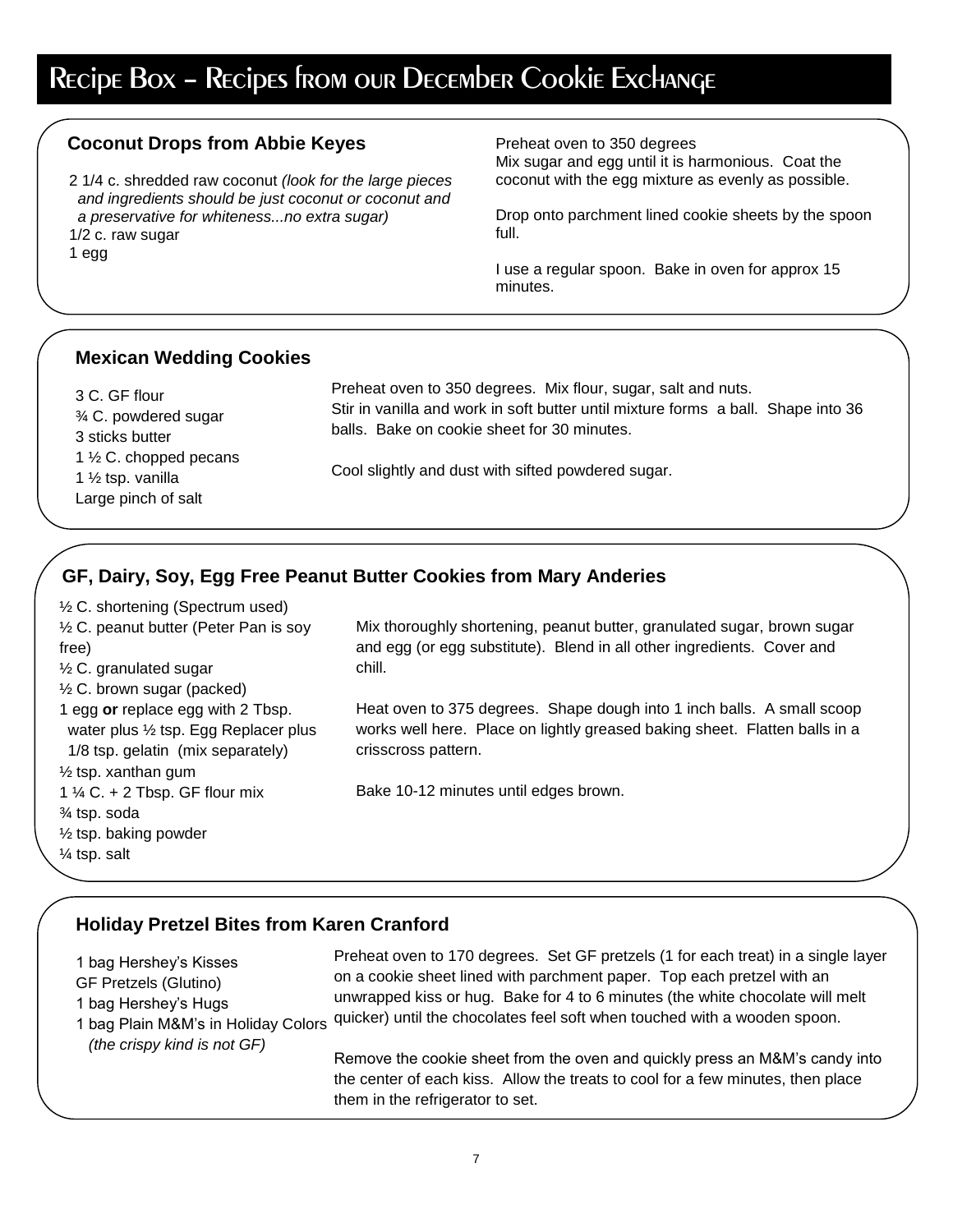| <b>Chinese Almond Cookies</b>                                                                                                                         |                                                                                                                                                                                                                                                                                                                                                   |
|-------------------------------------------------------------------------------------------------------------------------------------------------------|---------------------------------------------------------------------------------------------------------------------------------------------------------------------------------------------------------------------------------------------------------------------------------------------------------------------------------------------------|
| 1 C. rice flour (before adding to any always sift ingredients)<br>$\frac{1}{2}$ C. superfine granulated sugar                                         |                                                                                                                                                                                                                                                                                                                                                   |
| 1 2/3 C. finely ground almonds<br>1/3 C. soft butter<br>1 $\frac{1}{2}$ Tbsp. water<br>1 tsp. almond extract<br>30 whole almonds (approx) for garnish | Preheat oven to 350 degrees and grease a cookie sheet.<br>Blend all ingredients together to form a dough of rolling consistency. Form<br>the dough with your hands into little balls, size of a quarter. Place an<br>almond in center of each ball. Place cookies on cookie sheet. Bake at 350<br>for 15-18 minutes. Approx. 2 1/2 dozen cookies. |
|                                                                                                                                                       |                                                                                                                                                                                                                                                                                                                                                   |

#### **3 Ingredient Cookie Bars** *(Great first dessert for young pastry chefs!)*

| 1 bag crushed GF graham crackers (Outside the Breadbox)<br>1 can Eagle Brand Sweetened Condensed Milk (not evaporated<br>milk)<br>6 oz. Chocolate Chips | Combine in a large bowl.<br>Grease 7" x 11" pan, and spread mixture evenly in it.<br>Bake 350 degrees for 25 minutes. Cool and cut into<br>pieces.<br>(You can also add coconut, nuts, sunflower seeds, |
|---------------------------------------------------------------------------------------------------------------------------------------------------------|---------------------------------------------------------------------------------------------------------------------------------------------------------------------------------------------------------|
|                                                                                                                                                         | etc.                                                                                                                                                                                                    |

#### **Raspberry Meringue Kisses from Nita Nydegger**

| 3 egg whites                      |
|-----------------------------------|
| 1 tsp. Heinz vinegar              |
| 3 1/2 Tbs. dry raspberry jello    |
| 1 C. Choc. Chips - Nestle reg. or |
| small                             |
| $1/8$ tsp. salt                   |
| 3⁄4 C. sugar                      |

Beat egg whites with salt until foamy. Add raspberry jello and sugar, gradually. Beat until soft peaks form and sugar is dissolved. Mix in vinegar and fold in chocolate chips.

Drop from a teaspoon onto cookie sheet covered with ungreased foil. Bake in 250 deg. oven for 25 min. Turn off oven & leave cookies in oven 20 minutes longer.

Makes 8 dozen.

### **Pretzel Cashew Bark from Michele Wallick of GF Adventures LLC**

18 ounces of Chocolate 3 C. GF pretzels (broken, not crushed) 2 C. cashews

Line a cookie sheet with parchment or waxed paper. Melt the chocolate in a double boiler over simmering water until smooth and completely melted. Stir in the pretzel pieces and cashews. Stir well with a flexible spatula. Spoon onto the prepared cookie sheet, spreading the mixture out so that ingredients are relatively evenly distributed. Allow for the chocolate to cool for several hours at room temperature or refrigerate. Break into pieces.

### **Swedish Ginger Cookies**

 $\frac{1}{2}$  lb. butter or margarine – softened 1 1/3 C. sugar 2 T. molasses 1 tsp. soda 1 egg 3 C. GF flour 3 tsp. cinnamon <sup>3</sup>/4 tsp. xantham gum 1 tsp. clove  $\sim$  1  $\sim$  10  $\sim$ 1 tsp. ginger

Mix in order given. Chill. Remove & let warm a little.

Roll out – cut. Bake 350 degrees for 8 minutes.

<u>.</u>

All information contained within this newsletter has been collected and/or generated by the Denver CSA Chapter #17 for the benefit of its members and other interested parties. Opinions expressed are not necessarily endorsed by the national organization or the local chapter. Products mentioned or omitted do not constitute endorsement. Food manufacturers' ingredients may change at any time and may not be reflected on labels. No liability is assumed for the use of this information by Denver CSA Chapter.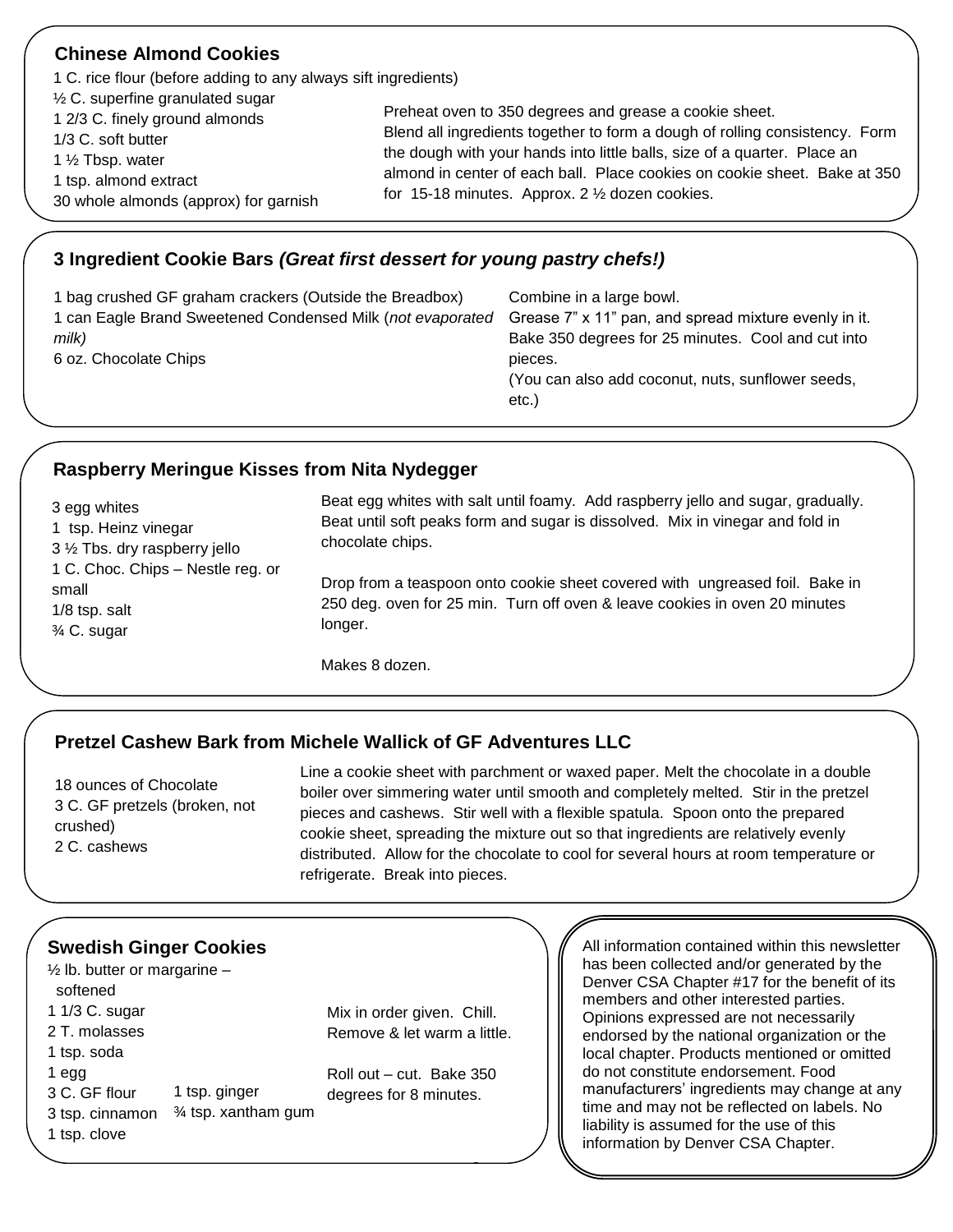## **MORE GIUTEN FREE Options**



Katz Gluten Free [\(www.katzglutenfree.com\)](http://www.katzglutenfree.com/) is not satisfied with just great tasting gluten free food. We wanted to be sure. That's why we are Certified Gluten-Free by the Gluten Intolerance Group. This is a seal of approval for our complete state of the art manufacturing facility where we produce all of our gluten free food. Our strict standards make sure that no gluten foods reach your home from us. We fully understand the effect of gluten foods on gluten intolerant individuals and take this responsibility seriously. Along with this we also understand that in the vast sea of gluten foods it is hard for someone with gluten allergies to find a tasty selection of gluten free foods. That's why we always strive to be creative and innovative in our products. We are constantly introducing new items to our menu which could only be found as gluten foods before. We carry one of the largest collections of gluten free food for any gluten free trading company.

Katz bakes cookies, cupcakes, breads, pizza crusts and more online. You can find some of their products here in the Denver area at the East Side Kosher Deli, 499 South Elm Street, Denver, 80246

Diane Moyer, M.S., R.D., C.D.E. presents *Introduction to the GF Diet and Celiac Disease.* This 3 hour class offers an intro to the gluten free diet and a basic explanation of Celiac Disease: "safe" foods, "unsafe" foods, what to look for on food labels, how to stock your kitchen, eating out and more. This class is \$45 and includes a copy of the Denver Metro *Gluten Free Products List*. Call 720-560-3734 for more information.

## Chapter Board Members

| Karen Cranford, President                                       | 雷            | (303) 979-8094 | 鳳 | president@denverceliacs.org    |
|-----------------------------------------------------------------|--------------|----------------|---|--------------------------------|
| Carol Kendall, Co-VP Programs                                   | ☎            | (303) 470-3261 | 鳳 | vpprograms@denverceliacs.org   |
| Abbie Keyes, Co-VP Programs                                     | $\mathbf{r}$ | (303) 335-8857 | 鳳 | vpprograms@denverceliacs.org   |
| Mike Brook, VP Membership                                       | t            | (303) 858-0822 | 鳳 | vpmembership@denverceliacs.org |
| Kathy Craig, Treasurer                                          | 雷            | (303) 480-9347 | 鳳 | treasurer@denverceliacs.org    |
| Cheryl Lindberg, Secretary                                      |              |                | 鳳 | lindche@gmail.com              |
| Steve Zeiden, Newsletter                                        | 雷            | (303) 520-4223 | 鳳 | newsletter@denverceliacs.org   |
| Karin Parker, Electronic<br><b>Communication &amp; Cel-Kids</b> | $\mathbf{r}$ | (303) 797-4808 | 鳳 | celkids@denverceliacs.org      |
| Diane Moyer, Dietician                                          | 雷            | (720) 560-3734 | 鳳 | dietitian@denverceliacs.org    |
| Jennifer Parker, Cel-Kids                                       | t            | (303) 933-5992 | 鳳 | jerparker@comcast.net          |
| Donna DeVisser, Database                                        | $\mathbf{r}$ | (303) 973-4613 | 鳳 | database@denverceliacs.org     |
| Joan Van Loozenoord, Librarian                                  | $\mathbf{r}$ | (303) 933-1565 | 鳳 | jkvanlooz@comcast.net          |
| Don Smith, Mail Order<br>Coordinator                            | $\mathbf{r}$ | (303) 794-7258 | 鳳 | donsmith6834@comcast.net       |
| Bonnie Atherton, Product List                                   | 雷            | (303) 756-8970 | 鳳 | productlist@denverceliacs.org  |
| Carol Fenster, Media                                            | $\mathbf{r}$ | (303) 741-5408 | 鳳 | carol@savorypalate.com         |
| Gina Meagher, Past President                                    | $\mathbf{r}$ | (303) 279-9382 | 鳳 | gmeagher@q.com                 |
| Dr. Robert Dahl, Medical Advisor                                | $\mathbf{r}$ | (303) 463-3900 |   |                                |

Your chapter Board Members are working hard to bring you meetings, events in the community and this newsletter. But we can't do it without your help.

If you are interested in volunteering, please reach out to any of the Board Members listed here.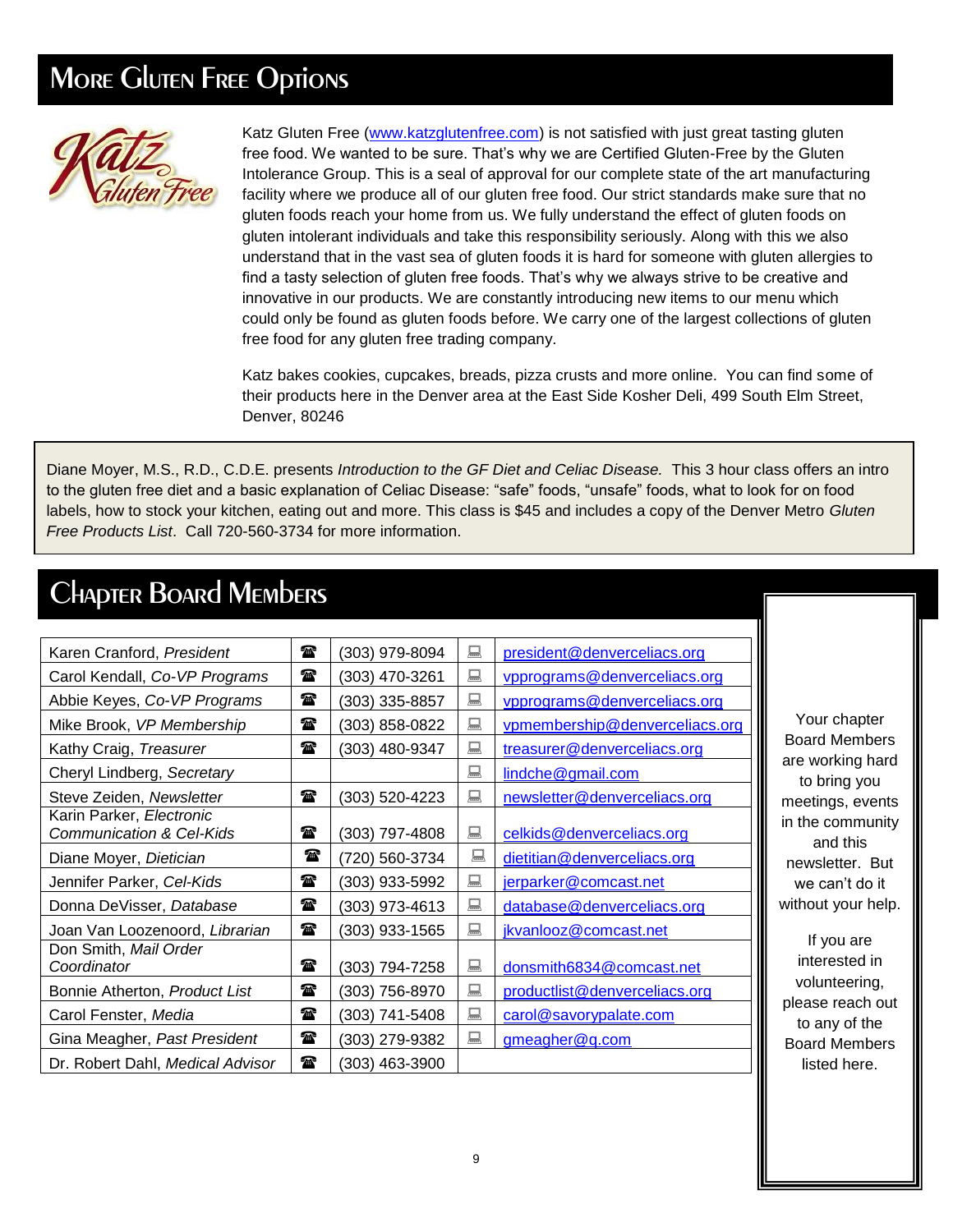#### **Meet Your Neighborhood Celiac Resource Contact**

Below are the resource contacts in eleven neighborhood areas in Metro Denver, as well as resource contacts throughout Colorado. If you have questions or are not sure which area is your neighborhood, please contact Mike Brook, at (303) 858-0822 or email mikebrook@aol.com.

As the neighborhood resource groups have progressed, some areas join together for activities. Flexibility is the keyword, as area needs and/or interests change. The objective in setting up these various areas has been to provide an additional way for celiacs to interact and support each other.

#### **Any member can attend any huddle/activity they want by calling the huddle's contact. Regardless, the Denver Metro Chapter #17 is the umbrella organization for all of our members wherever they live.**

| <b>METRO DENVER AREAS</b>                   | <b>CONTACT</b>        | <b>PHONE</b>   | <b>E-MAIL</b>                                          |
|---------------------------------------------|-----------------------|----------------|--------------------------------------------------------|
| <b>CENTRAL</b>                              | Laura Determan        | (303) 757-3982 | lddet@msn.com                                          |
| Denver City and County                      | Andrea Loughry        | (303) 722-6284 | oppermanda@netzero.net                                 |
| <b>NORTH</b>                                | Darci Kunard          | (720) 214-3144 | kdarci@yahoo.com                                       |
| Westminster, Commerce City, Brighton,       |                       |                |                                                        |
| Northglenn, Thornton                        |                       |                |                                                        |
| <b>SOUTH</b>                                | <b>Cathy Curtiss</b>  | (303) 771-8029 | cmc1974@msn.com                                        |
| Centennial & Greenwood Village (W/I-25),    |                       |                |                                                        |
| Englewood, zips: 80120,-21,-22              |                       |                |                                                        |
| <b>WEST</b>                                 | <b>Betty Morris</b>   | (303) 238-5145 | wabe22204@comcast.net                                  |
| Lakewood                                    |                       |                |                                                        |
| <b>EAST</b>                                 | Maria Brotherston     | (303) 752-0958 | maria@brotherston.us                                   |
| Aurora, zips: 80231 & 80247                 |                       |                |                                                        |
| <b>NORTHWEST</b>                            | Melissa McLean Jory   | (303) 868-7790 | Melissa@glutenfreeforgood.com                          |
| Arvada, Wheat Ridge, Zips: 80021&80212      |                       |                |                                                        |
| <b>SOUTH</b>                                | <b>OPEN HUDDLE</b>    |                | If you are interested in this position, please contact |
| Highlands Ranch, Lone Tree, Castle Rock     | <b>POSITION</b>       |                | Karen Cranford, president@denverceliacs.org or         |
|                                             |                       |                | (303) 979-8094                                         |
| <b>SOUTHEAST</b>                            | <b>OPEN HUDDLE</b>    |                | If you are interested in this position, please contact |
| Centennial & Greenwood Village (E/I-25), SE | <b>POSITION</b>       |                | Karen Cranford, president@denverceliacs.org or         |
| Aurora, Parker, Elizabeth                   |                       |                | (303) 979-8094                                         |
| <b>SOUTHWEST</b>                            | Joan Van Loozenoord   | (303) 933-1565 | jkvanlooz@comcast.net                                  |
| Littleton, Ken Caryl, Roxborough            | Nancy Lindsey         | (303) 973-1279 | n-lindsey@comcast.net                                  |
| <b>WEST</b>                                 | <b>Beverley Haney</b> | (303) 670-0063 | mrsbevins@q.com                                        |
| Golden, Evergreen, Morrison                 |                       |                |                                                        |

#### **Other Colorado Area Contacts**

| <b>AREA</b>                       | <b>CONTACT</b>               | <b>PHONE</b>   | <b>E-MAIL</b>              |
|-----------------------------------|------------------------------|----------------|----------------------------|
| Berthoud                          | <b>Bill Eyl</b>              | (303) 772-3155 | billeyl@yahoo.com          |
| <b>Boulder</b>                    | Barbara Sanford              | (303) 499-7259 | barbarasanford@comcast.net |
|                                   |                              |                |                            |
| Boulder County (CSA Chapter #138) | www.bouldercountyceliacs.com |                |                            |
| Colorado Springs                  | Marie Pizzolatto             | (719) 572-0548 | celiacfamily@yahoo.com     |
|                                   | <b>Ginger Ludwig</b>         | (719) 598-6748 | ginglud@aol.com            |
| Ft. Collins                       | Judy Bushnell                | (970) 493-9674 | jabms@frii.com             |
| Grand Junction                    | Kathye Holland               | (970) 255-0511 |                            |
| Greeley                           | Mary Grauerholz              | (970) 352-6122 | mcholz@aol.com             |
| Lafayette/Louisville              | <b>Beth Macht</b>            | (303) 665-7558 | elizabethwm@yahoo.com      |
| Longmont                          | Tiffany Jakubowski           | (303) 834-8685 |                            |
| Loveland                          | Dave Shaw                    | (970) 669-4233 | davshaw49@comcast.net      |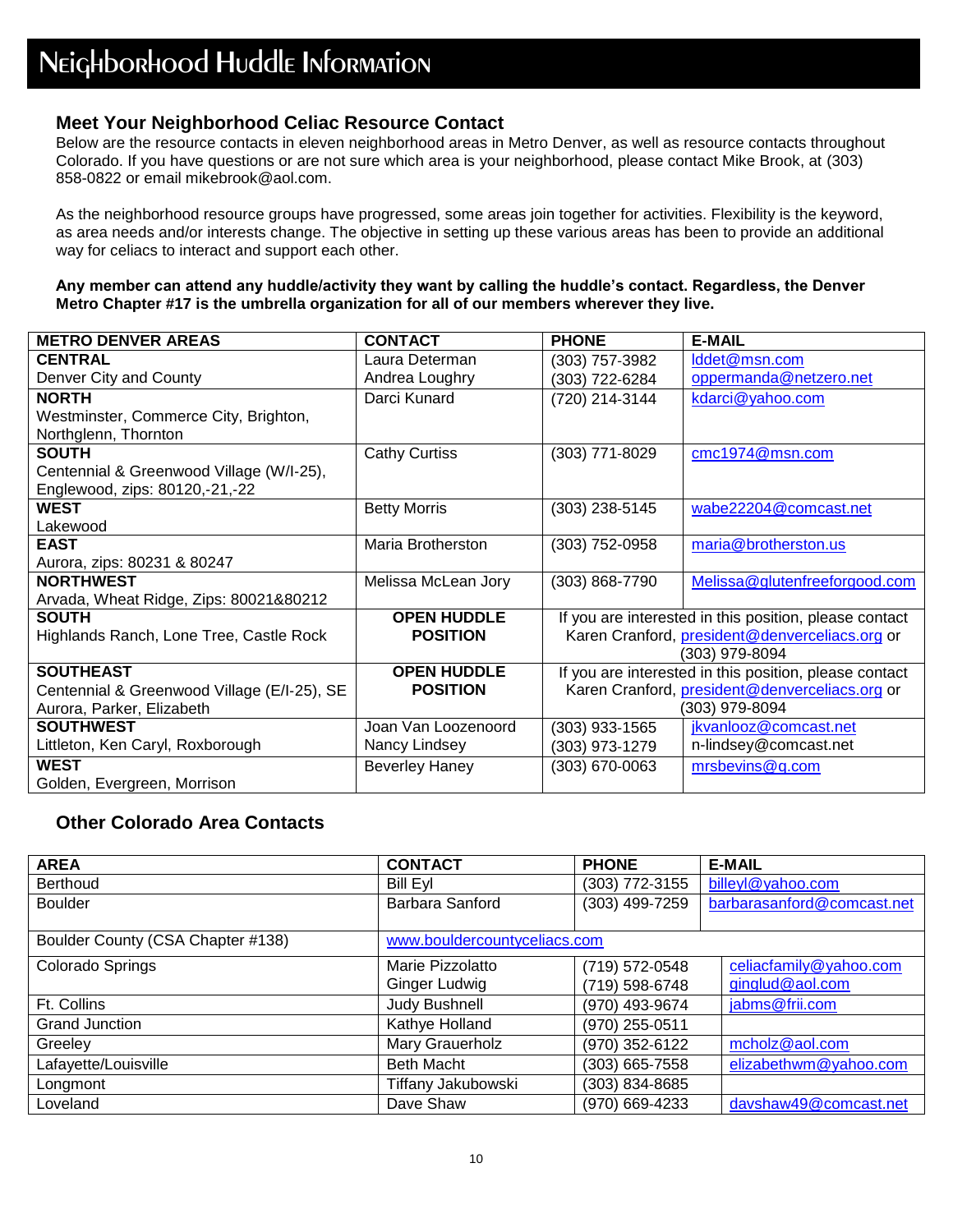### **MEMbERSHip Application FORM** Denver Metro Chapter #17 of CSA/USA Inc. A non-profit organization

#### **To see when your membership expires, look at your newsletter mailing label. Renew today so you won't miss a single issue. For questions, call Donna DeVisser at 303-973-4613.**

The Denver Metro Chapter is your best local resource for celiac information, support and gluten‐free socializing. Annual dues are \$15.00/year. Make check payable to "Denver Metro Chapter #17, CSA/USA" *Mail check and form to: Donna DeVisser, 2675 Van Gordon Dr. Lakewood, CO 80215‐7001*

| Name:<br><u> 1989 - Johann Harry Harry Harry Harry Harry Harry Harry Harry Harry Harry Harry Harry Harry Harry Harry Harry</u> |               |     |
|--------------------------------------------------------------------------------------------------------------------------------|---------------|-----|
| Address:<br><u> 1989 - Johann Stoff, amerikansk politiker (* 1908)</u>                                                         |               |     |
| City:<br><u> 1989 - Jan Samuel Barbara, martin da shekara tsara 1989 - An tsara 1989 - An tsara 1989 - An tsara 1989 - An</u>  | State: State: | Zip |
| Email:<br><u> 1989 - Andrea Barbara, poeta esperanto-poeta esperanto-poeta esperanto-poeta esperanto-poeta esperanto-poeta</u> |               |     |
|                                                                                                                                |               |     |

| There is no change in my contact info<br>Interested in Volunteering<br>This is a renewal |  |
|------------------------------------------------------------------------------------------|--|
|------------------------------------------------------------------------------------------|--|

Please list yourself and all members of your **immediate** family who have Celiac Disease

| <b>Name</b> | <b>Circle one</b> | <b>Name</b> | <b>Circle one</b> |
|-------------|-------------------|-------------|-------------------|
|             | Child/Adult       |             | Child/Adult       |
|             | Child/Adult       |             | Child/Adult       |

(Please initial)

Denver CSA keeps all information confidential and never shares or sells to any outside individual or organization! I authorize Denver CSA to share my contact information for official chapter business.

Have you received a Celiac Disease Information Packet? \_\_\_\_\_\_\_Yes \_\_\_\_\_\_\_No

For information on the national CSA/USA, call 1‐877‐272‐4272 or go to [www.csaceliacs.org](http://www.csaceliacs.org/)

| 2009 GLUTEN-FREE PRODUCTS LIST ORDER FORM (available July 2009)<br>Please mail this form to: Don Smith, 6834 S Franklin Circle, Centennial CO 80122 (303) 794-7258 |        |                     |
|--------------------------------------------------------------------------------------------------------------------------------------------------------------------|--------|---------------------|
| Qty: _________________________x \$10.00 (price includes postage) $=$ \$                                                                                            | Total  |                     |
|                                                                                                                                                                    |        |                     |
|                                                                                                                                                                    |        |                     |
| City:                                                                                                                                                              | State: | $\mathsf{Zip} \_\_$ |
| Email:<br><u> 1980 - John Stein, Amerikaansk politiker (</u>                                                                                                       |        |                     |